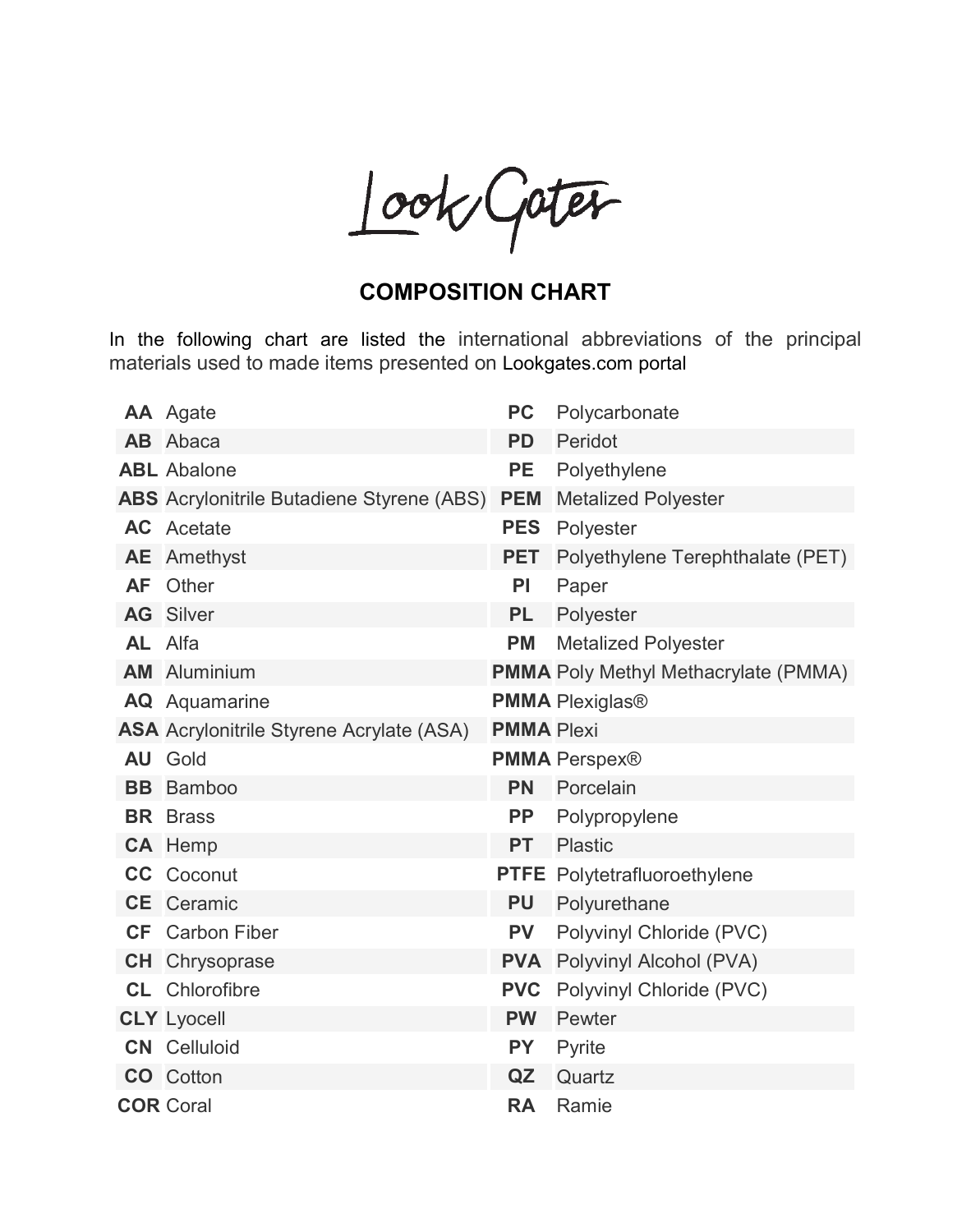|           | <b>CR</b> Polychloroprene                  | <b>RB</b>  | Ruby                             |
|-----------|--------------------------------------------|------------|----------------------------------|
| CU        | Bemberg™                                   | RC         | Raccoon                          |
|           | <b>CU</b> Cupro                            | RE         | Resin                            |
|           | CY Lead Glass (Crystal)                    | <b>RF</b>  | Rabbit                           |
|           | <b>CZ</b> Cubic Zirconia                   | <b>RR</b>  | <b>Rex Rabbit</b>                |
| DI        | Diamond                                    | RY         | Rayon                            |
|           | <b>EA</b> Elastane                         | <b>SE</b>  | Silk                             |
| EL        | Rubber                                     | <b>SI</b>  | Sisal                            |
| EL        | Elastodiene                                | <b>SIL</b> | Silicone                         |
|           | <b>EM</b> Emerald                          | <b>SN</b>  | Sunn Hemp                        |
|           | <b>EME</b> Elastomultiestere               | <b>SP</b>  | Sapphire                         |
|           | <b>EVA</b> Ethylene-Vinyl Acetate (EVA)    | SR         | Serpentine                       |
|           | FL Fluorofibre                             | <b>SS</b>  | <b>Stainless Steel</b>           |
| GL.       | <b>Glass Fiber</b>                         | <b>SST</b> | <b>Stainless Steel</b>           |
| GT        | Garnet                                     | <b>SW</b>  | <b>Straw</b>                     |
| JD        | Jade                                       | <b>TA</b>  | Triacetate                       |
| JU        | Jute                                       | ΤI         | Titanium                         |
| <b>KE</b> | Kenaf                                      | ТM         | Tourmaline                       |
| <b>KP</b> | Kapok                                      | <b>TN</b>  | <b>TENCEL®</b>                   |
| LB        | Labradorite                                | <b>TPE</b> | Thermoplastic Elastomer (TPE)    |
| LI        | Linen                                      | <b>TPU</b> | Thermoplastic Polyurethane (TPU) |
| Ы         | Flax                                       | TQ         | Turquoise                        |
| LL.       | Lapis Lazuli                               | <b>TR</b>  | Other                            |
|           | <b>LW</b> Lambswool                        | TV         | Trivinyl                         |
|           | LY Lyocell                                 | ΤZ         | Topaz                            |
|           | <b>MA</b> Modacrylic                       | <b>VE</b>  | Glass                            |
|           | <b>MB</b> Marble                           | VI         | Viscose                          |
|           | <b>MC</b> Malachite                        | <b>VY</b>  | Vinyl                            |
|           | <b>MD</b> Modal Cotton                     | <b>WA</b>  | Angora                           |
|           | <b>MD</b> Modal                            | <b>WB</b>  | <b>Beaver</b>                    |
|           | <b>MDF</b> Medium Density Fiberboard (MDF) | <b>WD</b>  | Wood                             |
|           | <b>ME</b> Metallic Fiber                   | <b>WE</b>  | Merino Wool                      |
|           | <b>ME</b> Metal                            | <b>WG</b>  | Vicuña                           |
|           | MG Maguey                                  | <b>WK</b>  | Camel                            |